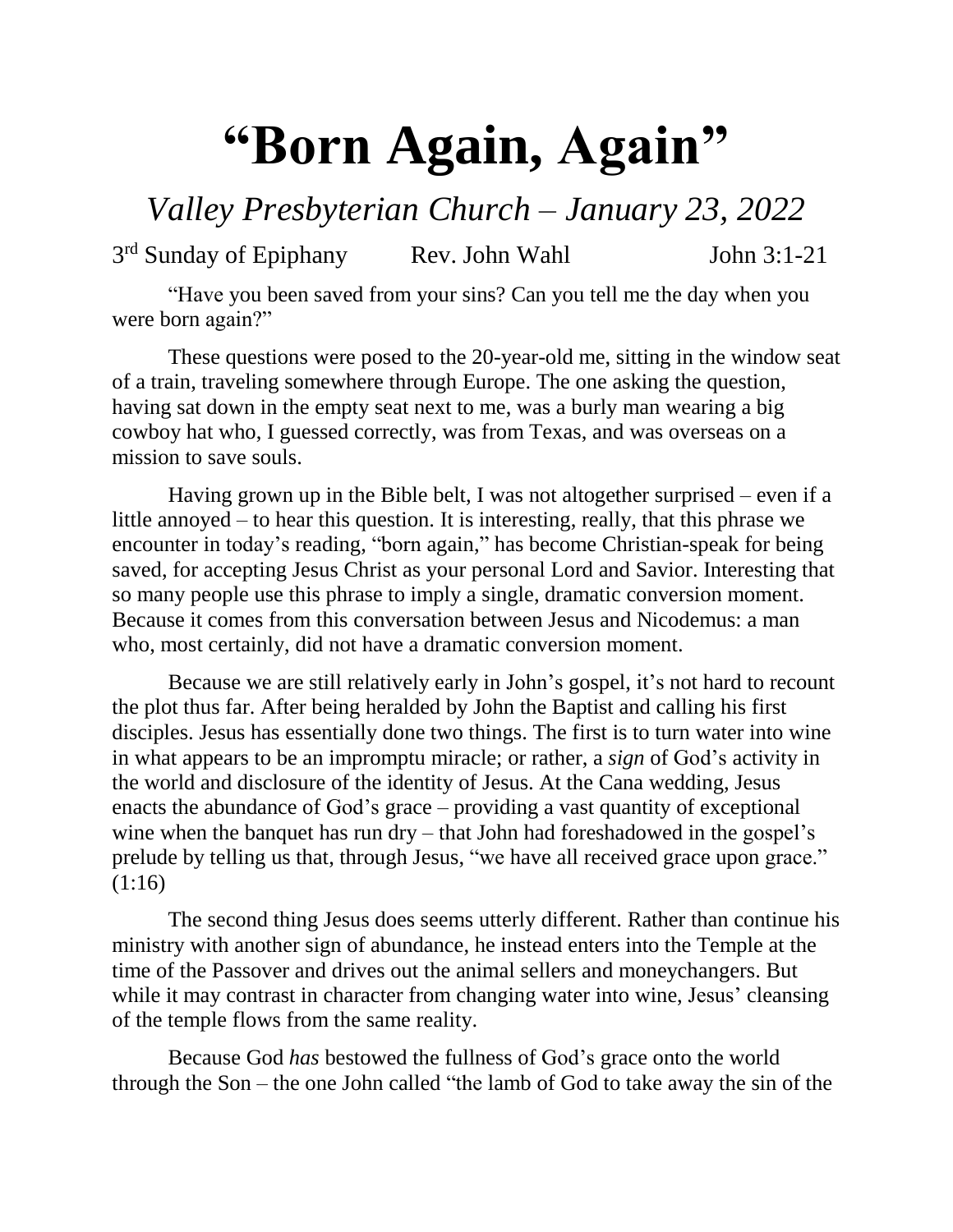world" – there is no need for any other sacrifice. The economy of selling and buying of sacrificial animals fails to account for what God is doing and risks altogether missing the meaning of the incarnation.

Actually, these aren't the only things Jesus does; just the only two that John describes in detail, telling his readers that Jesus stayed in Jerusalem during the Passover and performed many other signs and that these signs caused many to believe in him.

It is in this context, then, that Nicodemus comes to see Jesus. John tells us that he is a Pharisee and a leader of the Jews and is curious about Jesus. Little wonder. Jesus has caused quite a stir in Jerusalem. His disruptive behavior at the Temple would have been unheard of; yet, his signs, as Nicodemus confesses, testify that he has come from God.

Nicodemus comes to Jesus in the night. Some believe this was because Pharisees, like Nicodemus, did their bible study at night. Others think it was because a man in his position and status would be afraid of being seen with Jesus. Still others say that it's because, in John's gospel, the darkness is usually a metaphor for confusion or ignorance.<sup>1</sup> But, Nicodemus is curious, he wants to know more. And so, he comes to question Jesus; to learn more about him and – we gather – to make some decision about him.

This, as we'll see, is no small matter in the Fourth Gospel. John's story plays out as a series of encounters between Jesus and various characters in the story, each of whom is called to decide about, and react to, Jesus. They each respond in vastly different ways; almost as if John offers us a variety of options as to who Jesus is; until leading us, finally, to the faithful one at the close of the story – Thomas, ironically known for his doubt – who believes in Jesus.

Jesus tells Nicodemus that he needs to be born anew. The Greek term used here can mean "born again" or "born from above." It seems pretty clear that Nicodemus takes it to mean "born again;" asking, "It's impossible to enter the mother's womb a second time and be born, isn't it?" Jesus, on the other hand, means "born from above" not a second physical birth, but being born of water and the Spirit.<sup>2</sup>

Jesus uses this ambiguous word to bridge his identity and his invitation to Nicodemus. Since the beginning of the gospel, we have seen that Jesus – originally from God, born from above – underwent a second birth: a physical incarnation.

l

<sup>&</sup>lt;sup>1</sup> Mary Luti, "Now You Can Begin"

<sup>&</sup>lt;sup>2</sup> Joana Harader, "Nicodemus"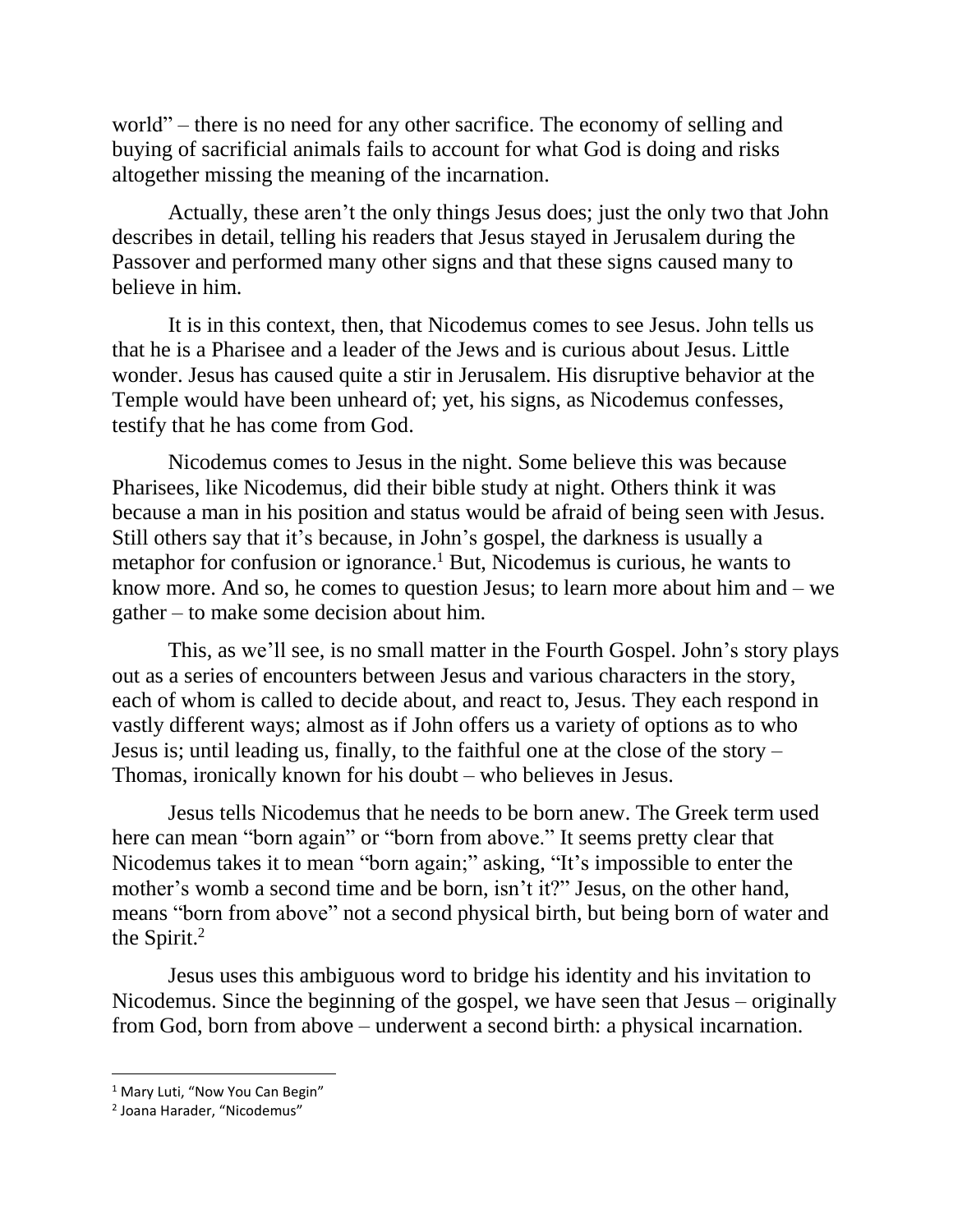The invitation to Nicodemus flips the script: in order to be born from above, Nicodemus must be born again. But this second, spiritual birth contrasts from the physical birth Nicodemus already experienced.

Nicodemus misses this invitation, for now, because he takes Jesus' words literally. Jesus offers him a word picture, explaining that "God's Spirit," like the wind, "blows wherever it wishes. You hear its sound, but you don't know where it comes from or where it is going." The wind is felt, it is experienced. Jesus is saying that even if you can't understand a second birth by the Spirit, from above, come and experience it. Jesus invites Nicodemus to let go of cognitive certainty and, instead, lean into inexplicable experience.<sup>3</sup>

Nicodemus' response here is a helpless one: he says "how can these things be?" After this, he disappears – decided or undecided about Jesus' true identity we do not know – while Jesus continues to speak; addressing no longer a single person, but a larger, unseen audience. Here, we – as part of this wider audience – hear about God's love for the world; God's gift of a Son, a savior, and the abundance of grace offered for us to know and experience.

Nicodemus will reappear a few chapters later, advocating among his peers (who are trying to arrest Jesus) to, at least, give Jesus a fair trial. He comes on the scene once more, a full three years later, identified as "the one who at first came to Jesus at night," and joins with Joseph of Arimathea in giving the crucified Jesus an honorable burial. We are left to wonder what he ultimately decided about who Jesus was, whether he ever openly professed to having been born again, whether he had been saved. We aren't told; but I'd like to think that, based on his actions, he was moving out of the darkness and into the light.

I know some people do have radical conversion experiences; there are people who hear the voice of Jesus and instantly leave their boats to become followers; who attend a revival and, after praying the sinner's prayer, never turn back; there are alcoholics who find Jesus and instantly quit drinking; thieves who get saved and give back all the money they have stolen. There are any number of Hollywood-worthy stories about being "born again."

But there are also a lot of people more like Nicodemus; who are curious; who want to ask questions and need time to wonder about the answers, maybe thinking too literally at first, until experiencing the blowing of the Spirit wherever it may. There are some of us who, after many years of knowing Jesus, still aren't

 $\overline{\phantom{a}}$ 

<sup>3</sup> Lindsey Jodrey from *WorkingPreacher.com*